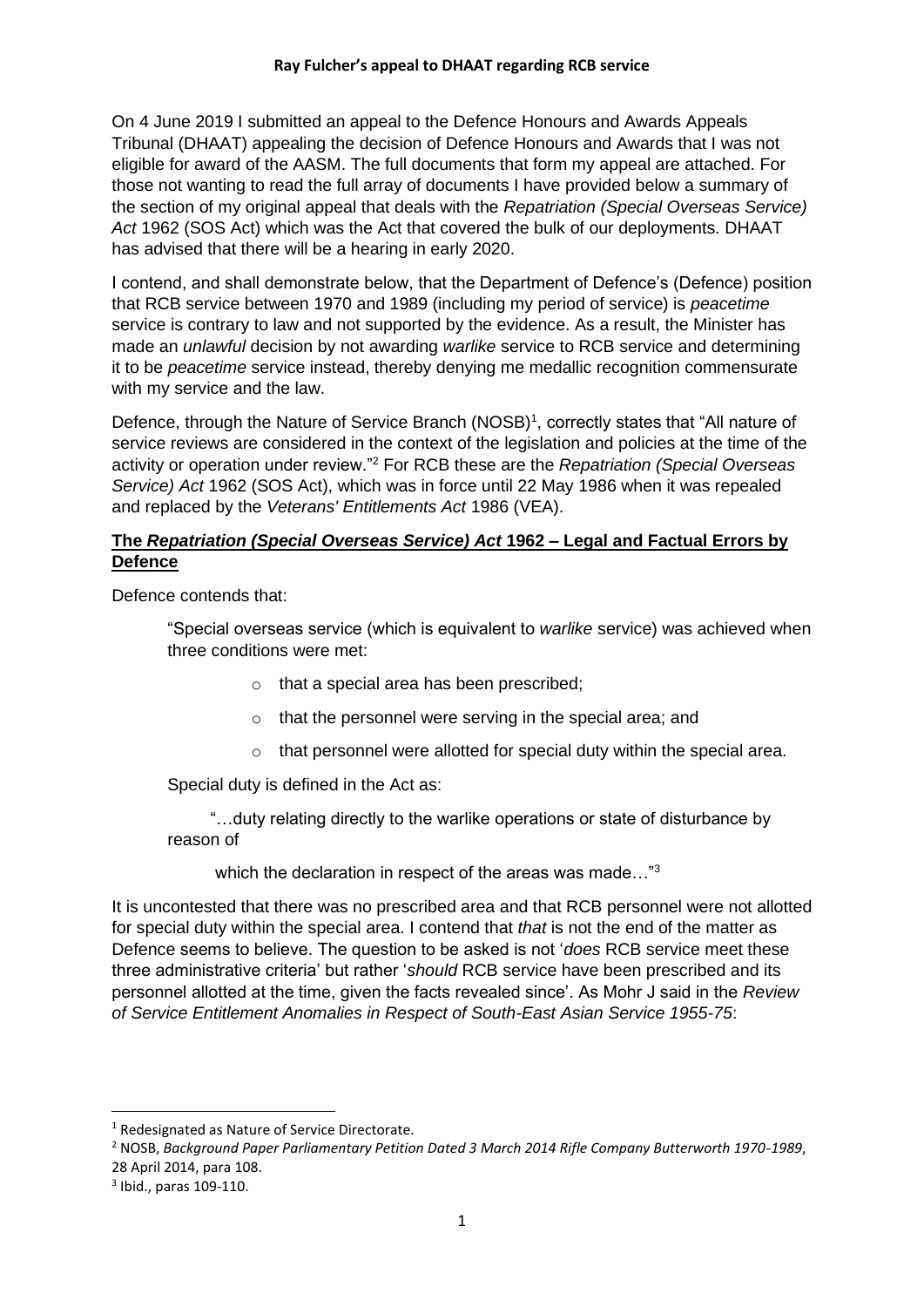"There has been no single topic which has affected so many possible anomalies as the matter of "allotted" or "not allotted"." 4

The reason for non-allotment at the time was not an oversight or lack of knowledge as Mohr J alludes to above. Rather it was deliberate policy arising from diplomatic and domestic sensitivities that Defence has never addressed. Documents of the time speak of the sensitivities of the Malaysians to the presence and activity of foreign forces at Butterworth. For instance, in a 1972 paper discussing security improvements at Butterworth it was said that:

"Taking into account Malaysian sensitivities, our security measures should be relatively

unobtrusive. To meet the situation security should be based on:

- a. effective local security which includes good observation; and
- b. a quick reaction capability."<sup>5</sup>

Domestically, the Whitlam government had been elected on a platform of withdrawal of all Australian combat forces from South East Asia, replacing 'Forward Defence' with 'Fortress Australia' and so any continuing presence of Australian ground combat forces in the region could potentially embarrass the government. This was confirmed by the Vice Chief of the Defence Force (VCDF) in a letter to Ms Cathy McGowan, AO, MP dated 26 April 2019. The VCDF advised Ms McGowan:

> "Due to the sensitivities at the time in relation to the deployment of Australian land forces overseas for the purposes of forward defence of Australia, the Minutes state that the deployment of the infantry unit could be presented publicly as being for training purposes."<sup>6</sup>

However, due to Australia's commitment to the Five Power Defence Arrangement (FPDA) and its primary role in the Integrated Air Defence System, we were not able to withdraw the RAAF presence from Butterworth and had to provide security to the base. This is highlighted by concerns discussed at the time which highlight that although the Malaysians had nominal responsibility for defence of Butterworth, their actual capacity to do so was lacking. This elevated the importance of providing an Australian infantry company to bolster the defence capability of the base:

> The Malaysian lack of capacity to effectively provide for their role in the security of Air Base Butterworth is a cause for serious concern, and is prejudicial to the security of ANZUK installations and equipment."<sup>7</sup>

Fortunately for the government of the time the Defence Committee in 1973 provided them with a solution that would allay Malaysian sensitivities and neutralise the potential for uncomfortable domestic questions. At its 11 January 1973 meeting, the Committee proposed that:

> "When the Australian Battalion is withdrawn from Singapore the requirement for a company for security duties at Butterworth will be met by providing the unit on a

<sup>4</sup> Mohr, R.F., *Review of Service Entitlement Anomalies in Respect of South-East Asian Service 1955-75*, 2000, p7. <sup>5</sup> Commander ANZUK Force, *Security of Air Base Butterworth*, ANZUK 007/3001/1/OPS, 15 March 1972,

para. 8.

<sup>6</sup> Johnson, D., VCDF*, Letter to Ms Cathy McGowan AO, MP*, PDR ID: EC19-002341, 26 April 2019.

<sup>7</sup> Commander ANZUK Force, *Security of Air Base Butterworth*, ANZUK 007/3001/1/OPS, 15 March 1972, para. 5.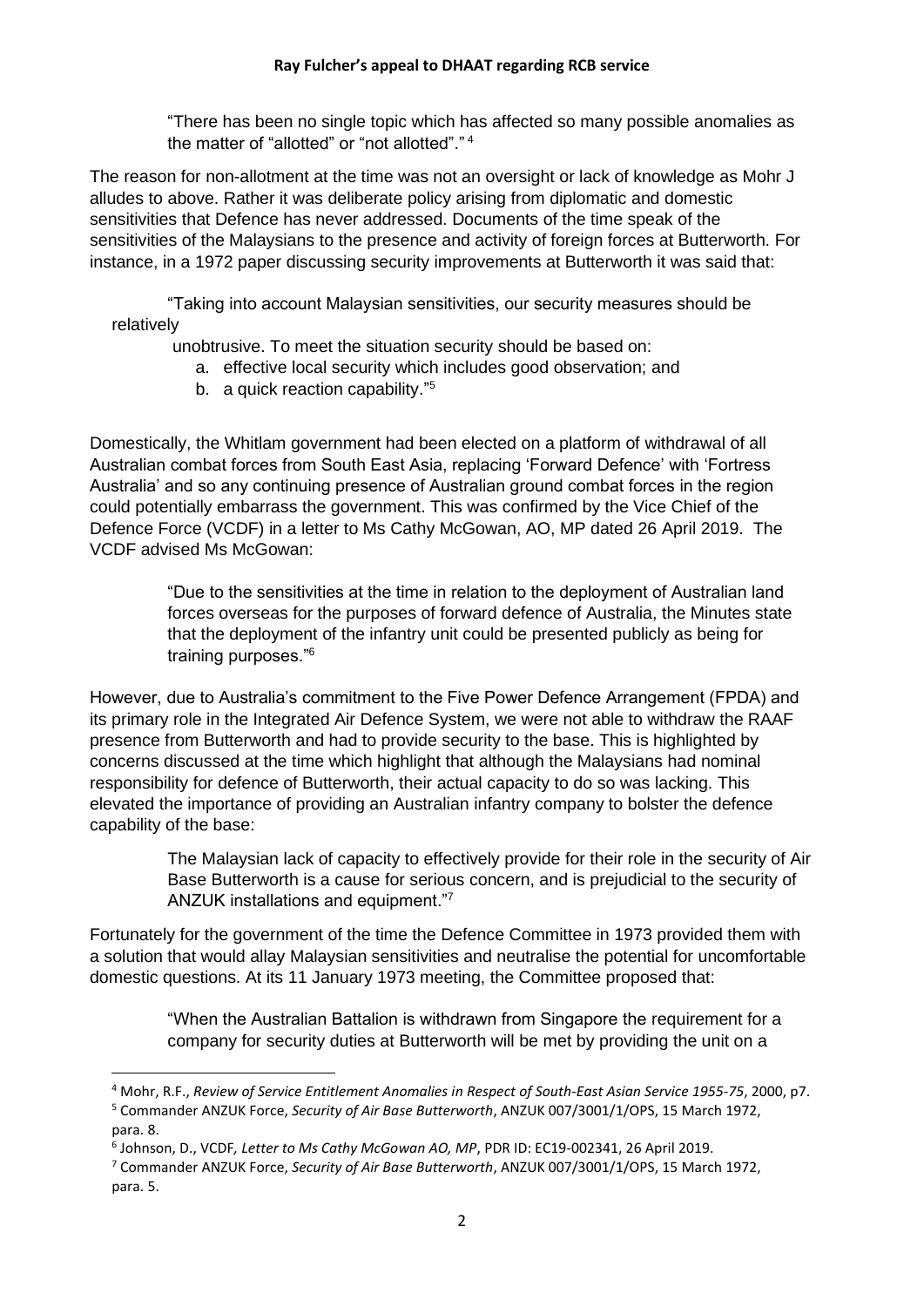## **Ray Fulcher's appeal to DHAAT regarding RCB service**

rotational basis from Australia. This could be presented publically as being for training purposes"<sup>8</sup>

The Australian High Commissioner in Malaysia advised the government that the Malaysians themselves urged the use of the 'training camouflage' for the company:

> "Zaiton muttered about the presentational difficulties and maintained that the only raison d'etre could be the furthering of training."<sup>9</sup>

The refrain is the same, that the deployment of an infantry company to Butterworth was for base security but that needed to be camouflaged and the Malaysians were in on the subterfuge for their own reasons. Defence has never examined the implications of this evidence on *why* RCB was not allotted to a prescribed area. It would have been impossible to maintain the necessary camouflage had the proper administrative procedures been followed so that the troops met the three administrative criteria for special overseas service under the SOS Act.

It must be said that Defence does not just rely on the administrative "conditions" contained in the SOS Act to claim that RCB service was not "special duty". They refer to Cabinet Directive 1048 of 7 July 1965<sup>10</sup> which sought to clarify for the ADF how the SOS Act was to be implemented, it said:

> "…that the Services be directed that allotment for "special duty" should only be made at a time when the personnel are exposed to potential risk by reason of the fact that there is a continuing danger from activities of hostile forces or dissident elements; in the present circumstances, allotment should therefore be confined to personnel specifically allotted for duty in relation to Indonesian infiltrators or communist terrorists in circumstances where there has been a specific request for the assistance of Australian forces and where the task has been clearly defined…"<sup>11</sup>

Defence go on to say that:

"ADF service at RAAF Butterworth from the end of confrontation in 1966 to the end of the infantry rifle company's quick-reaction role in December 1989 does not meet the essential criteria for allotment for special duty in a prescribed area for the purposes of the Act. There were no requests from the Malaysian Government to the Australian Government for military assistance after 14 September 1966."<sup>12</sup>

With respect, these examples of the approach taken by Defence set Cabinet Directive 1048 on its head. It elevates the subordinate clause dealing with a particular situation ("in the present circumstances"), that occurred well before RCB deployments, above the directive on how "allotment for 'special duty' should … be made" under the Act. It raises the subordinate clause to the level of the governing principle of when allotment can be made. This was clearly not the

<sup>8</sup> Defence Committee Minute, *Five Power and ANZUK Arrangements and Withdrawal of Australian Battalion and Battery*, Minute No. 2/1973, 11 January 1973.

<sup>9</sup> High Commissioner, Kuala Lumpur, *Five Power Defence: Butterworth Company*, 6 January 1972.

<sup>10</sup> NOSB, *Background Paper Parliamentary Petition Dated 3 March 2014 Rifle Company Butterworth 1970-1989*, 28 April 2014, para 111.

<sup>11</sup> Cabinet Minute, Decision No, 1048, Submission No. 834, *Principles on which Eligibility for War Service Homes Loans is determined and the Consequences of their continued application on the Demand for Loans –*

*Examination and Report by Inter-departmental Committee*, Melbourne, 7 July 1965, Recommendation 1.

<sup>12</sup> NOSB, *Background Paper Parliamentary Petition Dated 3 March 2014 Rifle Company Butterworth 1970-1989*, 28 April 2014, para 112.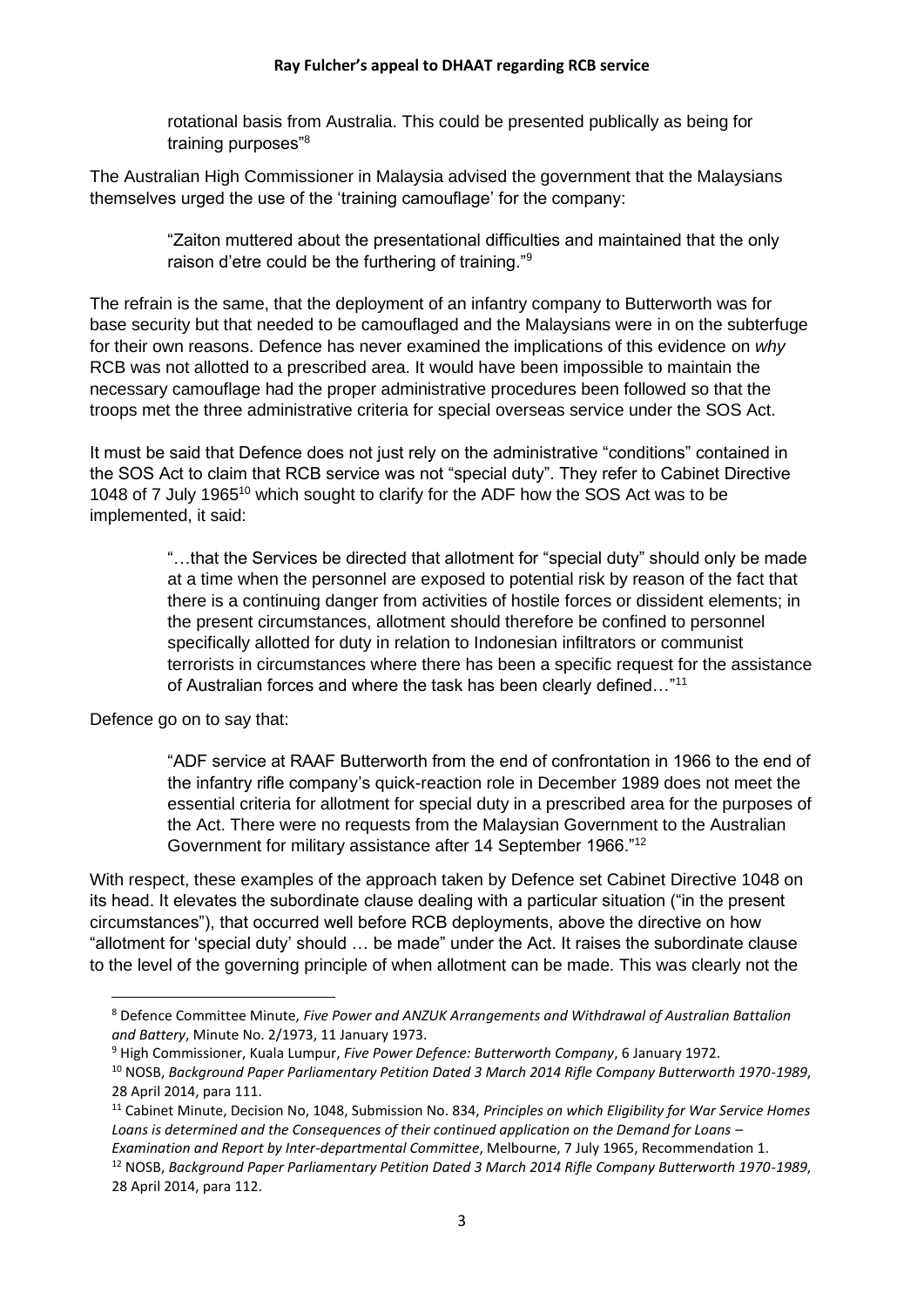intent of the Cabinet. Nor was it the view of Clarke J who does not mention the subordinate clause.

Accordingly, the question that Defence should be asking is not 'was the correct paper work done' or 'did Malaysia request our presence' but rather 'were RCB troops exposed to potential risk by reason of the fact that there was a continuing danger from activities of hostile forces or dissident elements' in accordance with Cabinet Directive 1048.

Fortunately, Defence has answered that question in the affirmative many times over, both during the deployment and more recently during various reviews, but unfortunately without comprehending the import of their findings, for example:

> "There is a potential threat to the base from the Communist Party of Malaya (CPM),the Communist Terrorist Organisation (CTO), and related communist subversive organisations, whose aim is the establishment of a communist state in Malaysia Singapore ultimately by "armed struggle"- widespread guerrilla/military action- and who have an estimated 1,800 to 2,000 terrorists in the Thai Malaysia border area."<sup>13</sup>

The law, while not simple, is well established and does not require a high level of threat, or for an attack to occur, or even be imminent, for the threat to meet the threshold. The Defence Honours and Awards Appeals Tribunal (DHAAT) has previously summarised this understanding in a 2009 inquiry into SAS counter-terrorism duties.<sup>14</sup>

RCB faced potential risk from armed Communist Terrorists in Malaysia up until the signing of the peace accord between the Communist Party and the Malaysian government in December 1989, which coincidently was when RCB's Quick Reaction Force (QRF) role ended. Defence concedes as much and as such they must comply with the law which, although complex, may at times be simple to determine:

> "To establish whether or not an 'objective danger' existed at any given time, it is necessary to examine the facts as they existed at the time the danger was faced. Sometimes this will be a relatively simple question of fact. For example, where an armed enemy will be clearly proved to have been present."<sup>15</sup>

## **Conclusion**

I have demonstrated that Defence, especially the Nature of Service Branch, has erred in both law and fact in determining the nature of service of RCB 1970-1989, including my service in 1979. I have shown that Rifle Company Butterworth service met the requirements (bar the administrative requirements) of both the *Repatriation (Special Overseas Service) Act* 1962 and the *Veterans' Entitlements Act* 1986. I have demonstrated that a war and emergency existed at the time that Australian rifle companies were sent to Butterworth to guard the air base and to "meet the communist terrorist threat". Defence's errors in both law and fact has meant that I,

<sup>13</sup> *The Threat to Air Base Butterworth to the End of 1972,* (ANZUK Intelligence Group, 1971), para 54. (b).

<sup>14</sup> DHAAT, *Inquiry into Recognition of Australian Defence Force Service for SpeciaL Air Service Counter Terrorist and Special Recovery Duties*, 22 December 2009, para 81.

<sup>15</sup> Mohr R.F., R*eview of* S*ervice* E*ntitlement* A*nomalies in* R*espect of* S*outh*-E*ast* A*sian* S*ervice 1955-75*, February 2000, p9.